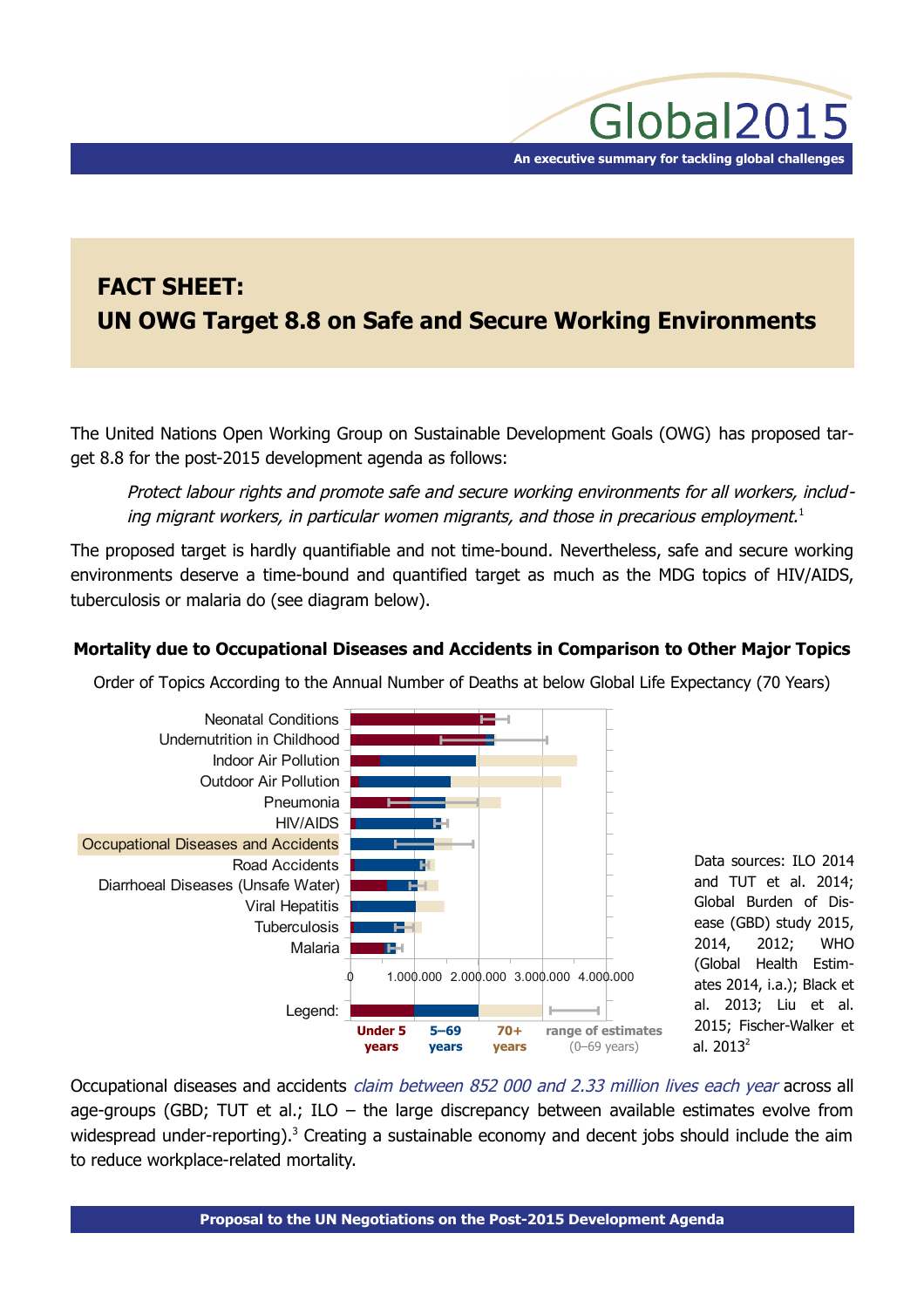Affected people: Approximately 473 million people per year suffer an occupational accident or fall sick with an occupational disease (ILO).<sup>[4](#page-2-3)</sup> They represent 6.79% of the world population.<sup>[5](#page-2-4)</sup>

**Economic losses:** Occupational diseases and accidents cause losses of approximately \$567 billion per year solely in the USA and Europe (Leigh; EU-OSHA).<sup>[6](#page-2-5)</sup>

The *aspiration* of the SDGs should at least be as large as the achievements by the MDGs. Therefore, a target on occupational diseases and accidents should improve on current trends by 24.2% (2015–30):



**Mortality Trends: MDGs Average, Occupational Diseases and Accidents, and Target Trend**

Data sources: ILO 2014, 2011; TUT et al. 2014; IHME [GBD] 2013;<sup>[7](#page-2-6)</sup> for the MDG trends: WHO; IHME [GBD]; UNICEF.<sup>[8](#page-2-7)</sup>

The target is derived from the average trend improvement achieved by the MDGs, according to the trends before/after 2005 in number of deaths due to the MDG topics of HIV/AIDS, tuberculosis, malaria, undernutrition (in childhood), diarrhoeal diseases (related to unsafe water), maternal conditions and under-5 mortality: From 2005 to 2013, the MDGs improved on their previous trends by 15.4% of the 2005 level (percentage points). For a 15-year period, this equals 24.2% (assuming an exponential decrease, which results in a more moderate reduction than a linear decrease would do).<sup>[9](#page-3-0)</sup>

In order to achieve the same trend change as the MDGs, target 8.8 could be extended as follows:

Protect labour rights and promote safe and secure working environments for all workers, including migrant workers, in particular women migrants, and those in precarious employment, and, by 2030, improve on current trends in the number of deaths from occupational diseases and accidents by one quarter of the 2015 level.

Such a trend-related target accommodates countries with different trends and conditions. <sup>[10](#page-3-1)</sup> If preferred, an absolute reduction could be defined instead (which equals a rather similar figure of  $23.5\%^{11}$  $23.5\%^{11}$  $23.5\%^{11}$ ):

… and reduce by 2030 the number of deaths from occupational diseases and accidents by one quarter.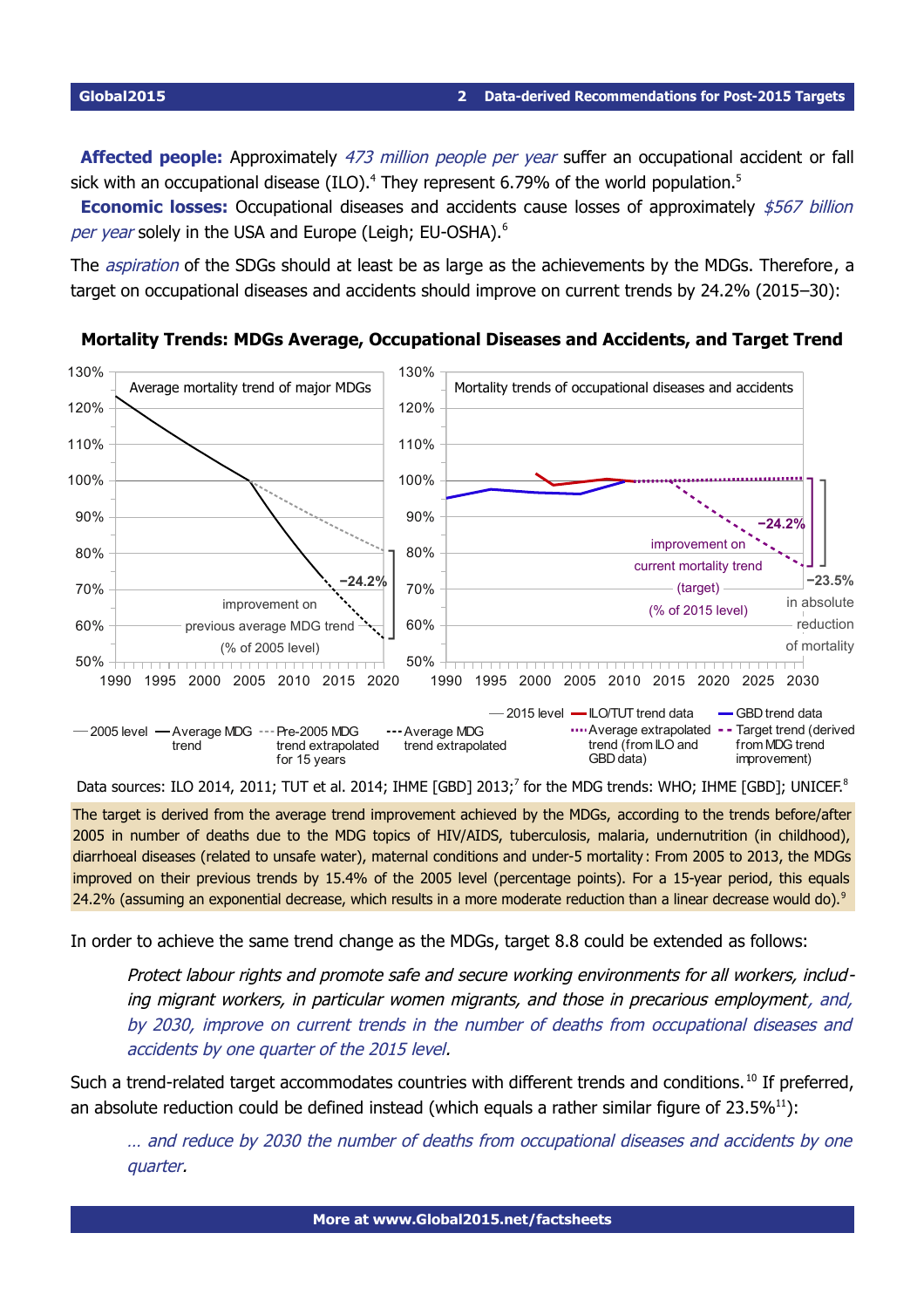<span id="page-2-0"></span>1 OWG 2014, p. 14.

<span id="page-2-1"></span>2 ILO 2014, 33–34, and TUT et al. 2014, 13 (on occupational diseases and accidents in 2010/11; upper estimate, see for details note [3](#page-2-2) below); GBD 2015, 2014 (on deaths in 2013; on viral hepatitis, acute and chronic types were included), 2012 (on deaths from occupational risks [lower estimate, see for details note [3](#page-2-2) below], undernutrition and indoor and outdoor air pollution in 2010); WHO 2014 (on deaths in 2012; the WHO figure on AIDS deaths in 2012 is very similar to the latest UNAIDS figure on 2013); on undernutrition in childhood (in 2011) also: Black et al. 2013; on pneumonia also: Liu et al. 2015, 3 (on 2013), and FischerWalker et al. 2013 (on 2011); all age-distributions taken from GBD 2014, 2012 and WHO 2014; for details, see our previous proposal, Global2015 2015, 18–20.

The diagram includes the global challenges with the highest number of deaths due to a limited access to vital resources such as food, clean water or health care (as far as data is available).

The order of topics is determined by the level of impact in terms of death on people aged under 70 years, since the global life expectancy was 70 years in 2012 (WHO 2014g, life expectancy at birth, both sexes, global, 2012), and mortality at younger ages is considered a better indicator here for the severity of an issue than total mortality. It makes a difference whether people die at child age, at middle age (which has low mortality rates), or at high age (with high mortality rates anyway). However, this does not imply that mortality at higher ages should not be taken seriously. Therefore, data on all age groups is provided.

- <span id="page-2-2"></span>3 Latest estimates:
	- 852 000 deaths in 2010 attributable to occupational risks (95% uncertainty interval 660 000–1.06 million), including 481 000 deaths attributable to injuries, 219 000 to occupational particulate matter, gases and fumes, 118 000 to carcinogens and 33 700 to asthmagens (GBD 2012, 2239–2240)
	- 1.98 million fatal workrelated diseases in 2011 and 353 000 fatal occupational accidents in 2010 (ILO 2014, 33–34; sum: review's calculations; based on TUT et al. 2014, 13 [same figures]).
- <span id="page-2-3"></span>4 About 313 million non-fatal work-related accidents in 2011 (range 271-353 million) (ILO 2014, 33; referring to occupational accidents leading to at least four days of absence from work), and 160 million people suffering from workrelated diseases (ILO 2009, 54; ILO 2015; referring to cases of disease contracted as a result of exposure to risk factors arising from work; for example exposure to asbestos in the workplace); sum: review's calculation (assuming no overlap).
- <span id="page-2-4"></span>5 Review's calculation from above-mentioned ILO data, using WB 2014: world, 'Population (Total)', 2011 (6.965 billion).
- <span id="page-2-5"></span>6 Approximately \$567 billion in annual losses (0.757% of global GDP) due to health care costs, compensation and lost work time, comprising:
	- \$274 billion in the USA (Leigh 2011, 728, 740: \$250 billion in 2007, in 2007\$ [p. 744]) (adjusted to 2013\$ using WB 2014, USA, 'Inflation, GDP deflator (annual %)')
	- \$293 billion in 14 EU countries (EU-OSHA 1998, 31: ECU143 billion, in 1995ECU [p. 30]; sum: review's calculation) (converted to US\$185 billion using NBH 2013, annual average, and adjusted to 2013\$ using WB 2014, EU, 'Inflation, GDP deflator  $(annual  $\%$ )<sup>'</sup>).$

<span id="page-2-6"></span>Sums and percentage: review's calculations (using WB 2014, World: 'GDP (current US\$)', 2013).

7 ILO 2014, 33–34 (on 2011/10 [sum: review's calculation]); ILO 2011, 10 (table 1, total numbers of fatal accidents and diseases, 2001–08); TUT et al. 2014, 13 (table 5, fatal work-related diseases 2000–2011 [base for the timeline in the diagram] and fatal occupational accidents 1998–2010); IHME [GBD] 2013, search term: "Occupational risks Deaths Global by year" (1990–2010). All data refers to numbers of death.

In the diagram, the absolute figures have been indexed to 100% in 2015, according to the extrapolation of their average trend (review's calculations). The trends of available ILO and GBD data were averaged and extrapolated as follows:

For each trend series an exponential regression was calculated (least square method), resulting in an annual rate of change of −0.0805% for the ILO/TUT data (2000–2011) and +0.171% for the GBD data (1990–2010). From these annual rates the exponential change over the 15year period from 2015 to 2030 was derived, leading to a decrease of 1.20% for the ILO/TUT data and to an increase of 2.59% for the GBD data. Example for the annual  $-0.0805\%$  rate:  $(1 + (-0.0805 / 100))^{15} - 1 = -0.0120$ = −1.20%. Both trend results for 2030 were averaged to a mean of 0.697% (of the 2015 level; percentage points), which represents an annual average rate of change of 0.0463%; review's calculations,  $((1 + 0.00697) / 1)^{(1/15)} - 1 = 0.0463\%$ .

This trend was depicted in the diagram as the average extrapolated trend (from ILO and GBD data). It also serves as the base trend for applying the desired trend improvement, as achieved on average by the MDGs.

- <span id="page-2-7"></span>8 Annual exponential change rates were averaged from WHO, GBD and UNICEF trend data (for a diagram showing the different MDG trends, and further details, see our latest proposal: Global2015 2015, 3):
	- HIV/AIDS: WHO 2014c (tabular data); global sums: review's calculations.
	- Tuberculosis: WHO 2014d (tabular data); global sums: review's calculations.
	- Malaria: WHO 2014e (tabular data), "Global".
	- Maternal conditions: WHO 2014f (tabular data) (ZIP archive, file Web release 6 May/2014PublicRelease\_code\_data/data/outputdata/Final.estimates/uncertainty.who.region.csv, categories "MatDth", World).
	- Undernutrition (in childhood), diarrhoeal diseases: IHME [GBD] 2013, which provides trend data by the GBD study and related diagrams for 1990, 1995, 2000, 2005 and 2010; search terms: "by year Global Deaths Undernutrition", "by year Global Deaths Diarrhea".